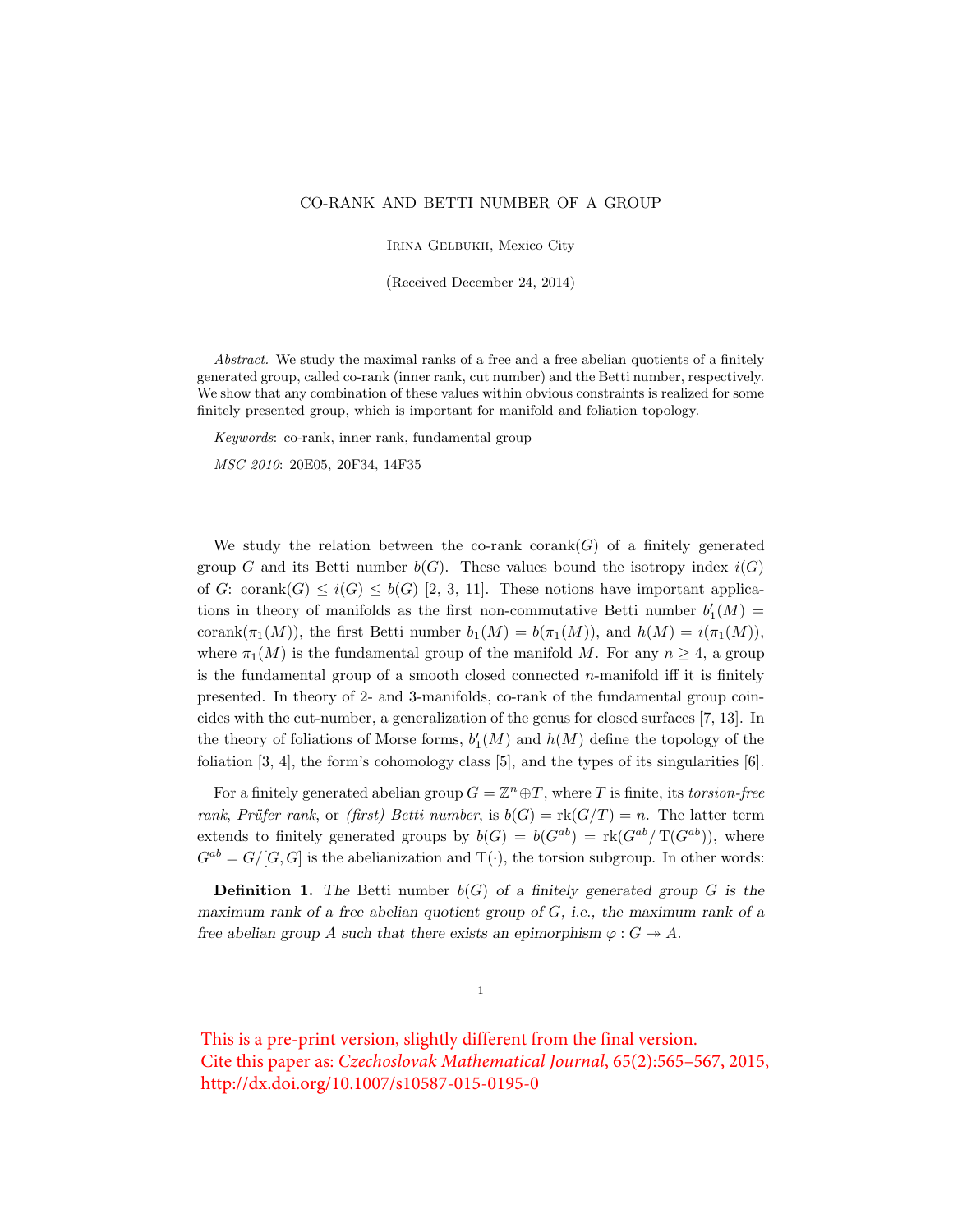The term came from geometric group theory, where  $G^{ab}$  is called the first homology group  $H_1(G)$ . A non-commutative analog of Betti number can be defined as follows:

**Definition 2** ([7, 8]). The co-rank corank(G) [8], inner rank  $IN(G)$  [7] or Ir(G) [9], or first non-commutative Betti number  $b'_{1}(G)$  [1] of a finitely generated group  $G$  is the maximum rank of a free quotient group of  $G$ , i.e., the maximum rank of a free group F such that there exists an epimorphism  $\varphi : G \twoheadrightarrow F$ .

The notion of co-rank is also in a way dual to that of rank, which is the minimum rank of a free group allowing an epimorphism onto  $G$ . In contrast to rank, co-rank is algorithmically computable for finitely presented groups [10, 12].

For example, corank $(\mathbb{Z}^n) = 1$ , while  $b(\mathbb{Z}^n) = n$ . For a finite group G, corank $(G) =$  $b(G) = 0$ ; the same holds for  $G = \mathbb{Z}_2 * \mathbb{Z}_2 * \mathbb{Z}_2$ , even though it is infinite and contains  $F_2$  and thus free subgroups of all ranks up to countable. Obviously, for any finitely generated group, corank $(G) \leq b(G) \leq$ rk G and  $b(G) \geq 1$  implies corank $(G) \geq 1$ . In this paper we show that these are the only constraints between these values:

**Theorem 3.** Let  $0 \leq c, b, r \in \mathbb{Z}$ . Then there exists a finitely generated group G with corank $(G) = c$ ,  $b(G) = b$ , and  $rk G = r$  iff

$$
c = b = 0 \quad \text{or} \quad 1 \le c \le b \le r;
$$

the group can be chosen to be finitely presented and, if  $b = r$ , torsion-free.

**Lemma 4.** Let  $G_1, G_2$  be finitely generated groups. Then for the Betti number of the free product and of the direct product,

$$
b(G_1 * G_2) = b(G_1 \times G_2) = b(G_1) + b(G_2).
$$

*Proof.* Obviously,  $(G_1 * G_2)^{ab} = (G_1 \times G_2)^{ab}$ . Denote  $G = G_1 \times G_2$ . Since epimorphisms  $G_i \to \mathbb{Z}^{b(G_i)}$  onto free abelian groups can be extended to an epimorphism of  $G_1 \times G_2 \to \mathbb{Z}^{b(G_2)} \times \mathbb{Z}^{b(G_2)} = \mathbb{Z}^{b(G_2)+b(G_2)}$ , we have  $b(G) \geq b(G_1)+b(G_2)$ .

Let us now show that  $b(G) \leq b(G_1)+b(G_2)$ . Consider the natural homomorphisms  $\psi_1: G_1 \to G_1 \times 1 \subseteq G, \psi_2: G_1 \to 1 \times G_2 \subseteq G$ . Then  $\psi_i$  and an epimorphism onto a free abelian group

$$
G_i \xrightarrow{\psi_i} G = G_1 \times G_2 \twoheadrightarrow A = \mathbb{Z}^{b(G)}
$$

induces a homomorphism  $\varphi_i: G_i \to A$ . Since  $A_i = \varphi_i(G_i) \subseteq A$  are free abelian groups,  $rk A_i \leq b(G_i)$ . Since  $G = \langle \psi_1(G_1), \psi_2(G_2) \rangle$ , we have  $A = \langle A_1, A_2 \rangle$ ; in particular,  $b(G) = \text{rk } A \leq \text{rk } A_1 + \text{rk } A_2.$ 

*Proof of Theorem 3.* For  $1 \leq c \leq b \leq r$ , consider  $G = \mathbb{Z}^{b_1} * \cdots * \mathbb{Z}^{b_c} * \mathbb{Z}_2^{r-b}$  such that  $\sum_{i=1}^{c} b_i = b$ . By [9, Proposition 6.4], corank $(G_1 * G_2) = \text{corank}(G_1) + \text{corank}(G_2)$ , so corank $(G) = \sum_{i=1}^{c} \text{corank}(\mathbb{Z}^{b_i}) = c$ . By Lemma 4,  $b(G) = \sum_{i=1}^{c} b(\mathbb{Z}^{b_i}) = b$ , and by Grushko-Neumann theorem, rk  $G = r$ .

2